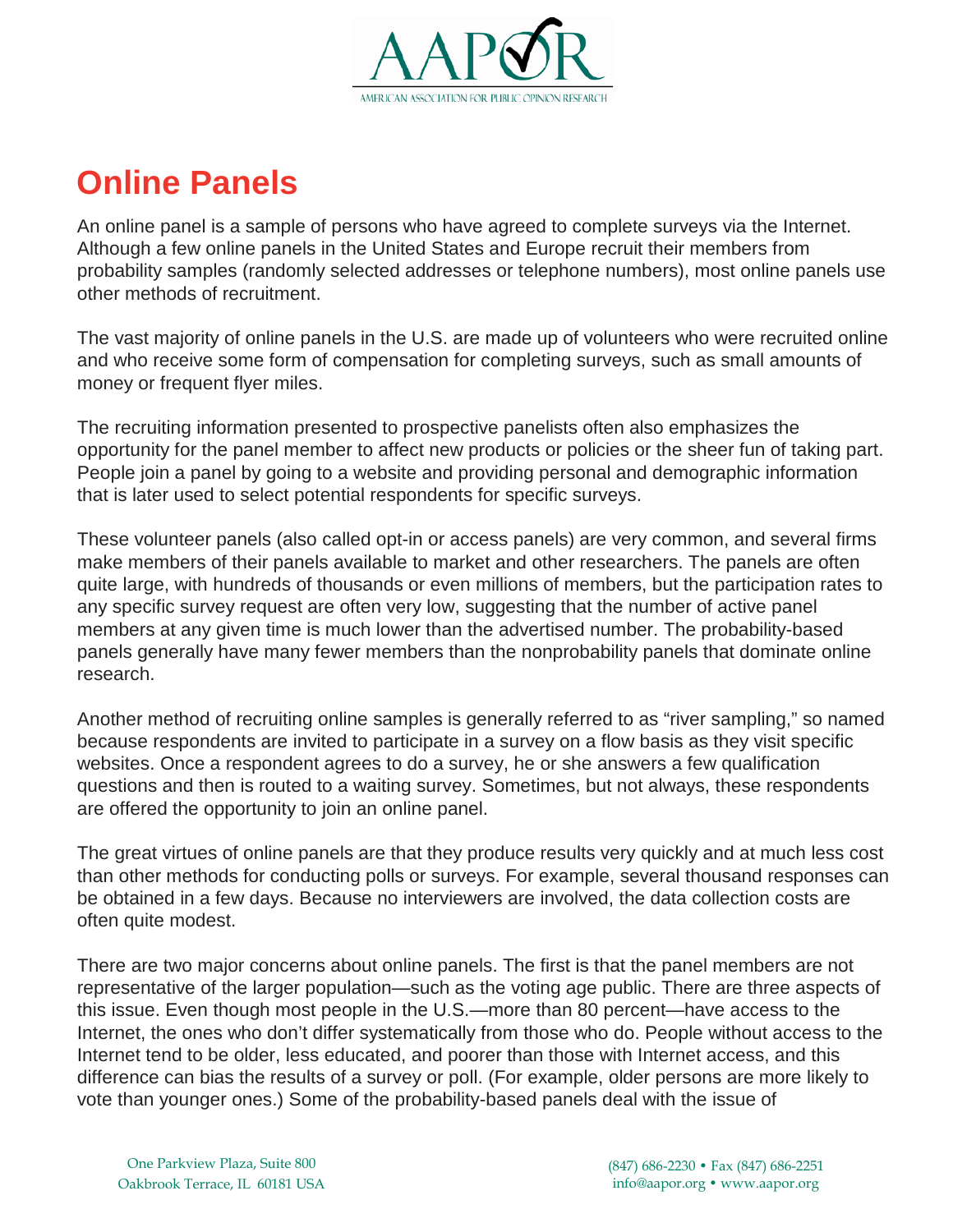

noncoverage by supplying computers and Internet access to panel members who don't already have them, but most online panels simply omit those without Internet access. Another issue is that Internet surveys often have very low participation rates, often in the single digits. Many are invited to complete the survey, but few choose to do so. (This is also a problem with many telephone surveys.) As a result, the sample respondents may be an unrepresentative subset of the panel members initially invited for the survey. The final aspect of this issue of representativeness involves the use of volunteer samples rather than probability samples. [Non](https://www.aapor.org/AAPORKentico/Education-Resources/Election-Polling-Resources/Sampling-Methods-for-Political-Polling.aspx)[probability](https://www.aapor.org/AAPORKentico/Education-Resources/Election-Polling-Resources/Sampling-Methods-for-Political-Polling.aspx) sampling and its limitations are covered in a separate briefing.

Two strategies are often used to reduce the biases associated with the poor representativeness of online panels. The panel members invited to complete a specific survey may be carefully selected to match the make-up of the intended population on age, sex, education level, or other variables. Or the responding sample may be weighted so it matches the population on a set of relevant demographic or political variables (such as partisan affiliation). Studies of the effectiveness of various weighting schemes suggest they reduce some (30 to 60 percent) of the error introduced by unrepresentativeness but not all of it. See *The Science of Web [Surveys,](http://www.oxfordscholarship.com/view/10.1093/acprof:oso/9780199747047.001.0001/acprof-9780199747047) Table 2.4* for a summary. Still, the problem of unrepresentativeness is not unique to online panels. Even probability samples (for example, those interviewed by telephone) are likely to require weighting adjustments to compensate for the effects of survey nonresponse and other problems.

The other big concern about online panels is that panel members rush through the surveys to obtain their rewards and don't respond thoughtfully. So far, though, the quality of the answers obtained from online panels does not seem to be worse than that from more traditional methods of data collection and, in some [cases,](http://www.oxfordscholarship.com/view/10.1093/acprof:oso/9780199747047.001.0001/acprof-9780199747047) may be better*.*

Online panels are a popular tool for data collection and they have proven their value for many purposes. In fact, online surveys [outperformed](http://fivethirtyeight.blogs.nytimes.com/2012/11/10/which-polls-fared-best-and-worst-in-the-2012-presidential-race/) telephone polls in forecasting the outcome of the 2012 [election](http://fivethirtyeight.blogs.nytimes.com/2012/11/10/which-polls-fared-best-and-worst-in-the-2012-presidential-race/) although they did not do so well in 2014. In addition, rigorous evaluations have found that volunteer online panels are less representative of the general population than probability samples. Still, online panels will doubtless play a growing role in political polls done in the next few years.